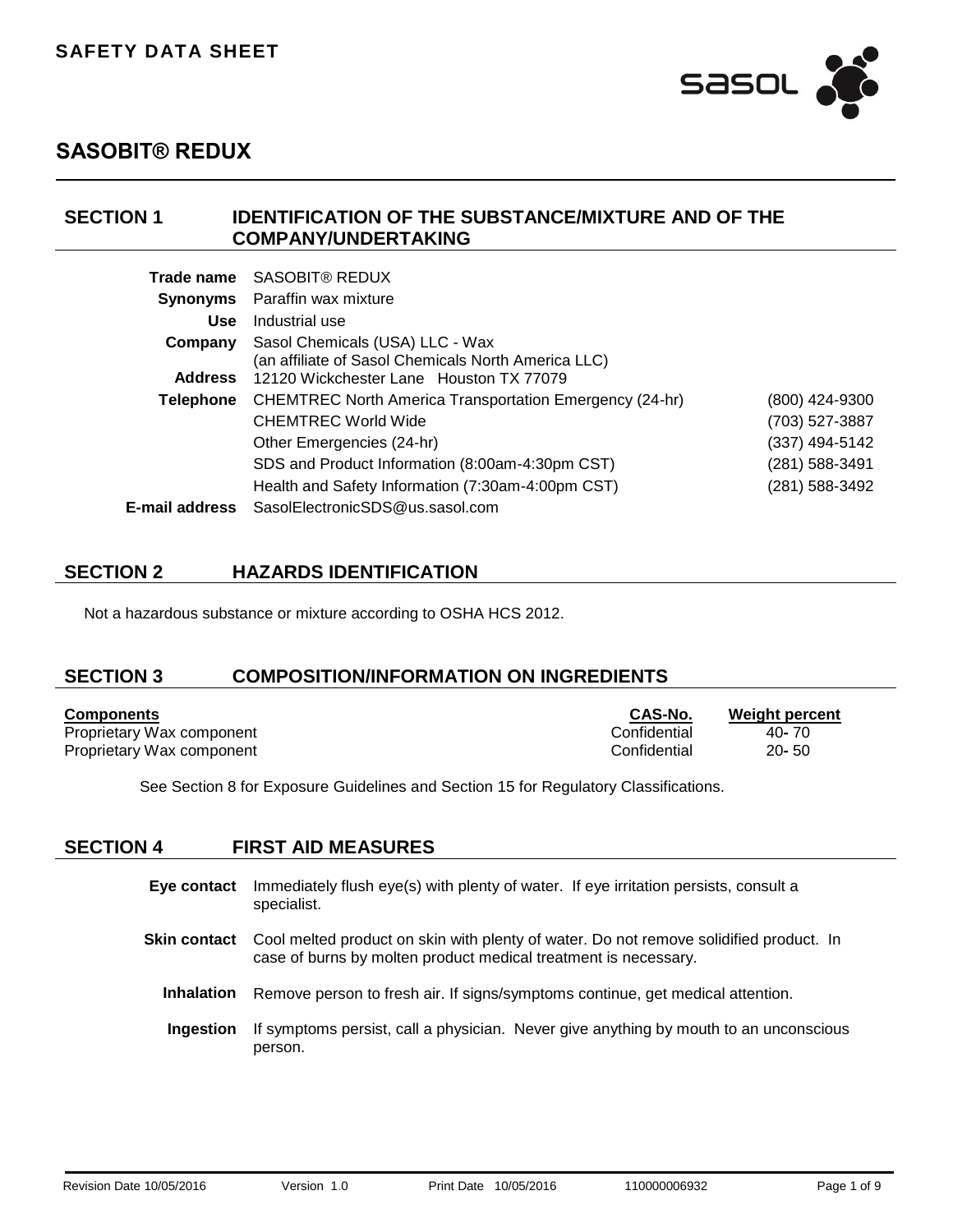

### **SECTION 5 FIREFIGHTING MEASURES**

#### **FLAMMABLE PROPERTIES**

**Fire/explosion** Burning produces irritant fumes. NFPA Class IIIB combustible liquid.

| <b>Suitable</b>                                                    | Water fog, Foam, Dry powder, Carbon dioxide (CO2), Sand, Do not use a solid water<br>extinguishing media stream as it may scatter and spread fire. |  |
|--------------------------------------------------------------------|----------------------------------------------------------------------------------------------------------------------------------------------------|--|
| <b>Protective equipment</b><br>and precautions for<br>firefighters | Wear self-contained breathing apparatus and protective suit.                                                                                       |  |
| <b>Further information</b>                                         | Prevent further leakage or spillage if safe to do so. Evacuate personnel to safe areas.                                                            |  |

### **SECTION 6 ACCIDENTAL RELEASE MEASURES**

|             | <b>Methods and</b> Evacuate the area and eliminate all sources of ignition. Spilled material will solidify.     |
|-------------|-----------------------------------------------------------------------------------------------------------------|
|             | <b>materials for</b> Shovel into suitable container for disposal. Pick up and arrange disposal without creating |
| cleaning up | <b>containment and</b> dust. Prevent product from entering drains.                                              |

**Spill precautions** Material can create slippery conditions.

#### **SECTION 7 HANDLING AND STORAGE**

**Safe handling advice** Provide sufficient air exchange and/or exhaust in work rooms.Dust can form an explosive mixture in air.Ensure all equipment is electrically grounded before beginning transfer operations.Keep away from heat and sources of ignition.Molten product should not be exposed to water, as it causes violent steam explosions.

**Load/Unload temperature** Ambient

**Further information on storage conditions** Keep containers tightly closed in a dry, cool and well-ventilated place.

## **SECTION 8 EXPOSURE CONTROLS/PERSONAL PROTECTION**

#### **ENGINEERING MEASURES**

Air contaminant levels should be controlled below the PEL or TLV for this product (see Exposure Guidelines).

#### **PERSONAL PROTECTIVE EQUIPMENT**

**Eyes** Wear as appropriate:Goggles, Face-shield

**Skin** Wear suitable protective clothing, gloves and eye/face protection. Wear as appropriate:Heat resistant glovesImpervious gloves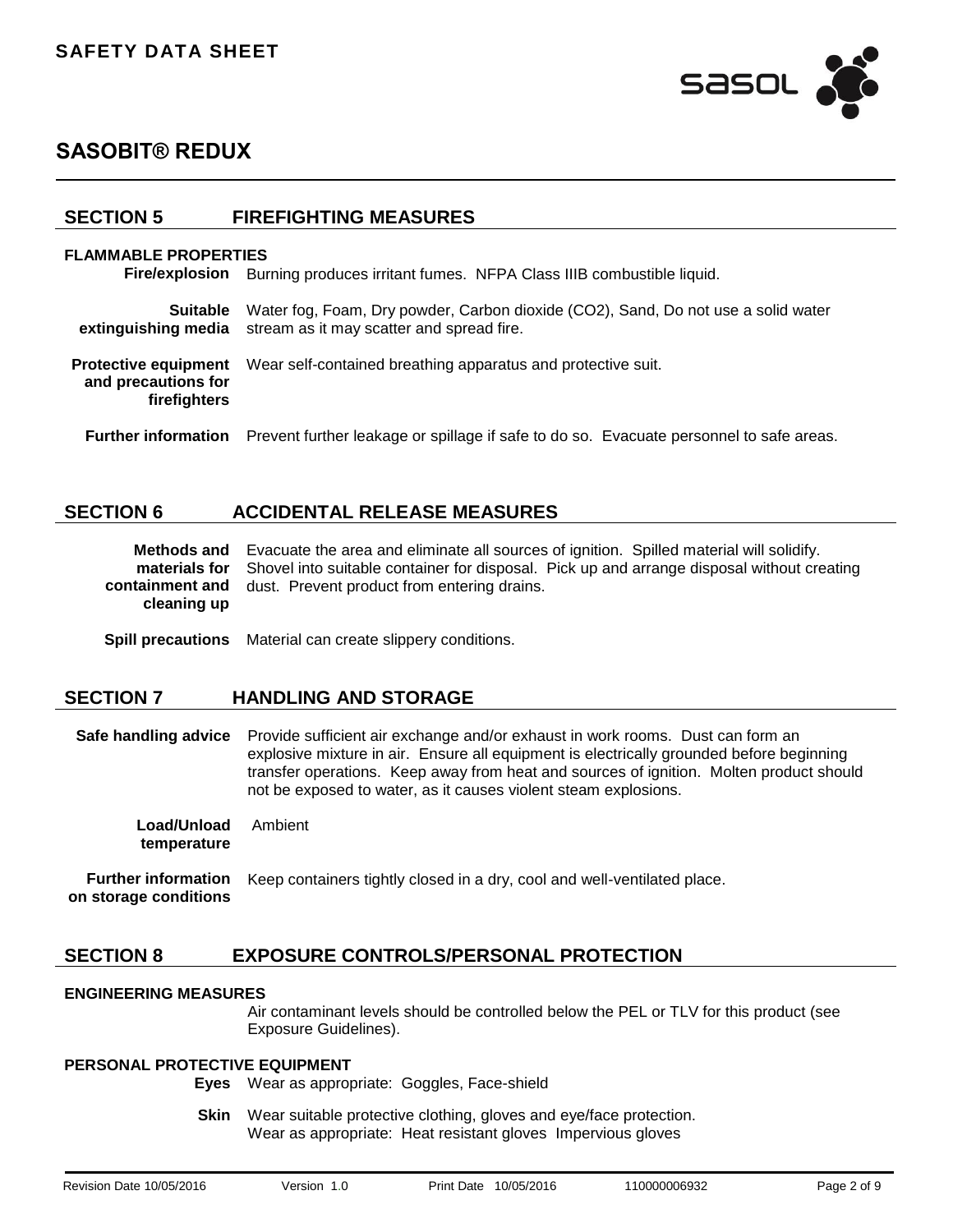

**Inhalation** When workers are facing concentrations above the exposure limit they must use appropriate certified respirators.Use NIOSH approved respiratory protection.

### **EXPOSURE GUIDELINES**

**Paraffin waxes and**  ACGIH TLV (8-hour) 2 mg/m3 (Fume) **Hydrocarbon waxes**

| PEL= Permissible Exposure Limits | $TWA =$ Time Weighted Average (8 hr.)        |
|----------------------------------|----------------------------------------------|
| TLV= Threshold Limit Value       | STEL= Short Term Exposure Limit (15 min.)    |
| $EL =$ Excursion Limit           | WEEL= Workplace Environmental Exposure Level |

## **SECTION 9 PHYSICAL AND CHEMICAL PROPERTIES**

| Appearance                            | solid;                                      |
|---------------------------------------|---------------------------------------------|
| <b>Colour</b>                         | white                                       |
| Form                                  | pastilles                                   |
| Odour                                 | odourless                                   |
| <b>Odour Threshold</b>                | no data available                           |
| <b>Flash point</b>                    | estimated > 240 °C, > 464 °F;               |
| Flammability                          | Upper explosion limit: no data available    |
|                                       | Lower explosion limit: no data available    |
| <b>Boiling point/boiling</b><br>range | 340 - 620 °C, 644 - 1,148 °F;               |
| <b>Melting point/range</b>            | Congealing point: 75 - 80 °C, 167 - 176 °F; |
| <b>Auto-ignition</b><br>temperature   | no data available                           |
| <b>Decomposition</b><br>temperature   | no data available                           |
| <b>Flammability (solid,</b><br>gas)   | no data available                           |
| Vapour pressure                       | no data available                           |
| Vapour density                        | Not applicable                              |
|                                       | <b>Density</b> 0.791 g/cm3 @ 70 °C, 158 °F; |
|                                       | Specific gravity no data available          |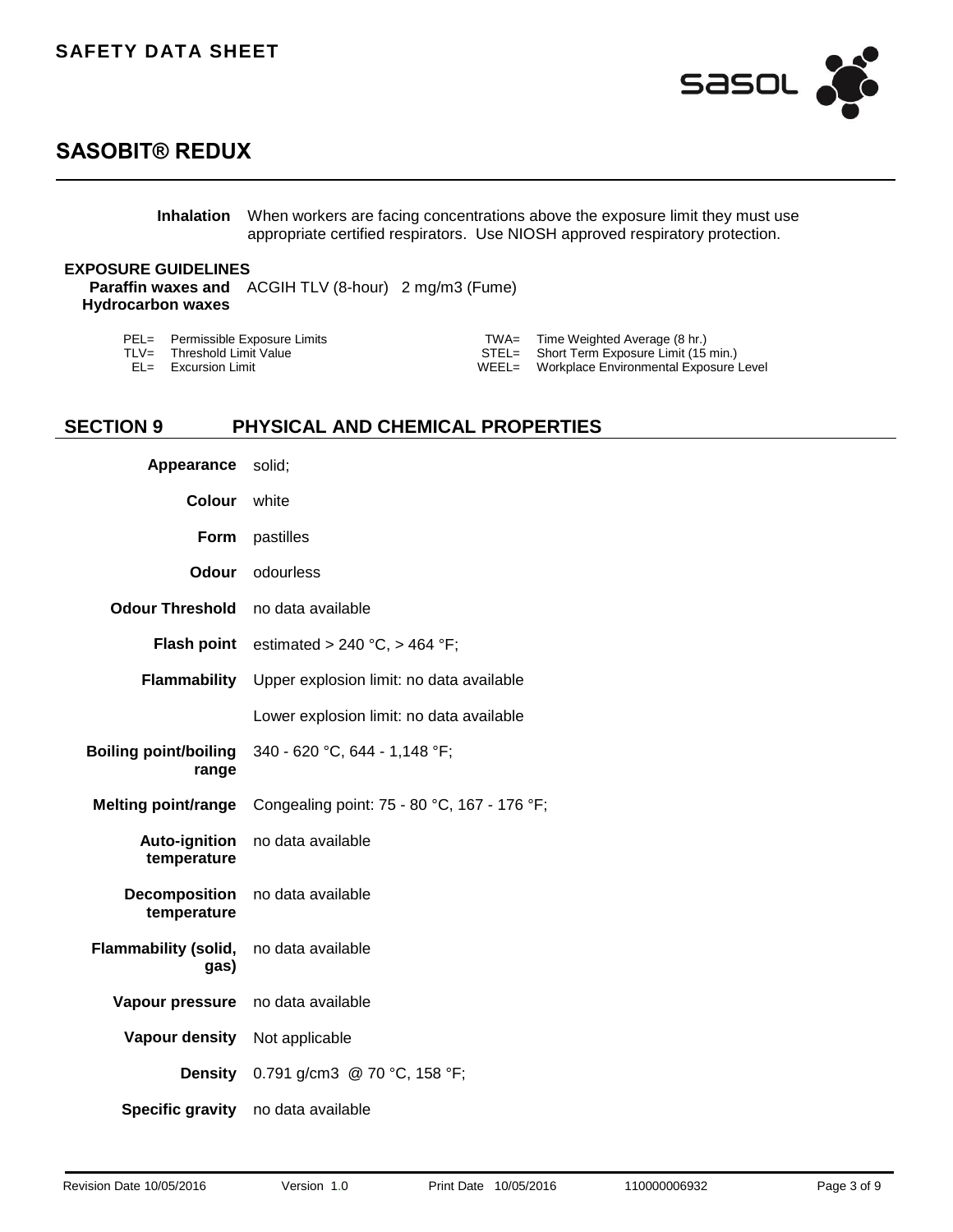

| <b>Water solubility</b> insoluble                                   |                                                               |
|---------------------------------------------------------------------|---------------------------------------------------------------|
|                                                                     | <b>Viscosity</b> 5 - 7 mm2/s @ 120 °C, 248 °F;                |
|                                                                     | <b>Viscosity, dynamic</b> $3.9 - 5.5$ mPa.s @ 120 °C, 248 °F; |
| pH                                                                  | Not applicable                                                |
| <b>Evaporation rate</b> Not applicable                              |                                                               |
| <b>Partition coefficient: n-</b> no data available<br>octanol/water |                                                               |

## **SECTION 10 STABILITY AND REACTIVITY**

|                                    | <b>Reactivity</b> Stable at normal ambient temperature and pressure. |
|------------------------------------|----------------------------------------------------------------------|
| <b>Chemical stability</b>          | No decomposition if stored and applied as directed.                  |
| <b>Conditions to avoid</b>         | Keep away from heat and sources of ignition.                         |
| decomposition<br>products          | <b>Hazardous</b> Carbon oxides                                       |
| <b>Materials to avoid</b>          | Oxidizing agents<br>Reducing agents                                  |
| <b>Hazardous</b><br>polymerisation | None.                                                                |

### **SECTION 11 TOXICOLOGICAL INFORMATION**

| <b>Additional Remarks</b>                             | Information given is based on data obtained from similar substances or components of<br>this material. |
|-------------------------------------------------------|--------------------------------------------------------------------------------------------------------|
| Acute dermal toxicity                                 | LD50 Rabbit: $> 3,600$ mg/kg                                                                           |
|                                                       | LD50 Rabbit: $> 5,000$ mg/kg                                                                           |
| <b>Acute inhalation</b> no data available<br>toxicity |                                                                                                        |
|                                                       | <b>Acute oral toxicity</b> LD50 Rat: $> 5,000$ mg/kg                                                   |
|                                                       | LD50 Rat: $> 5,000$ mg/kg                                                                              |
| <b>Skin</b><br>corrosion/irritation                   | (Rabbit)<br>Not irritating                                                                             |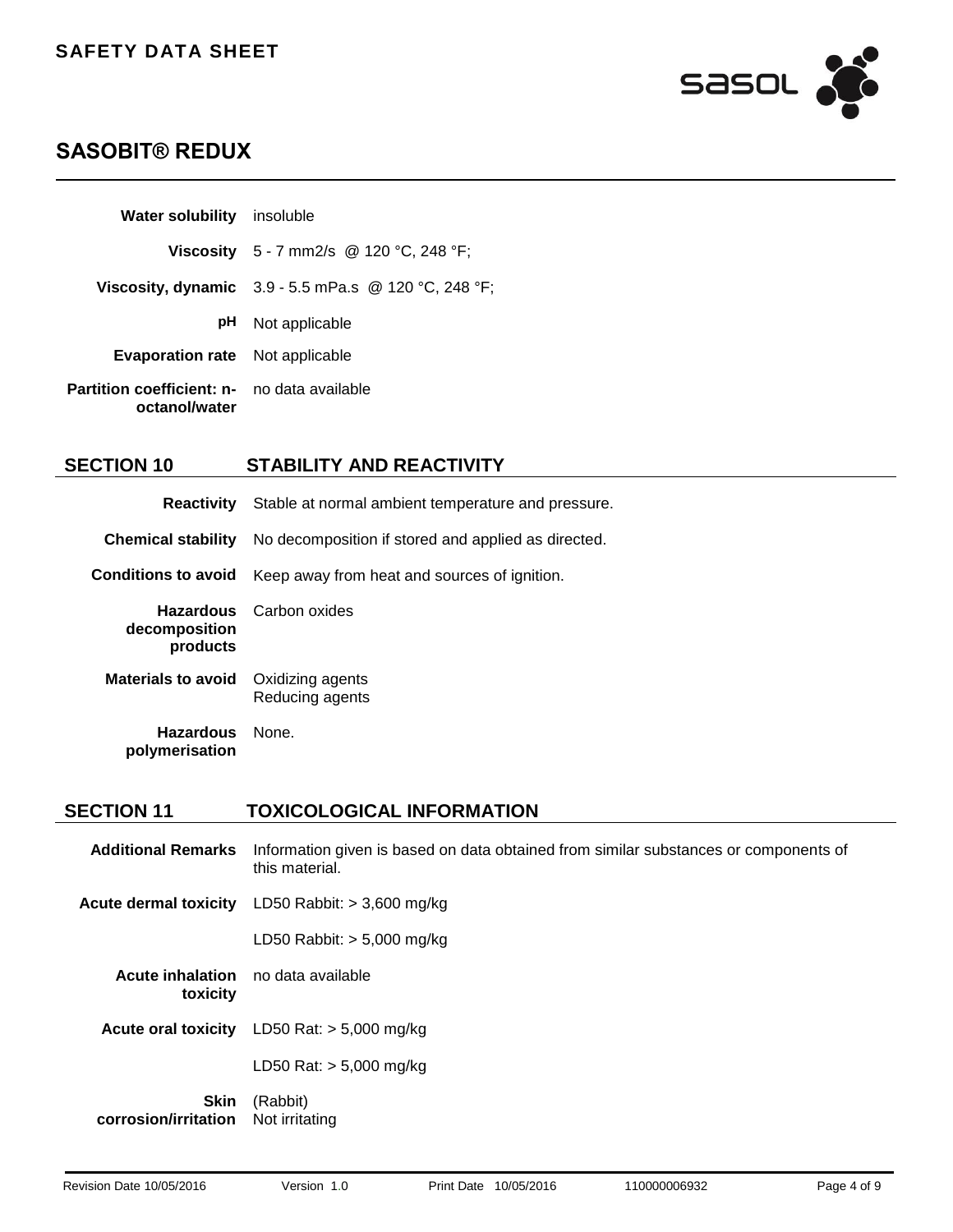

| Eye damage/irritation                       | (Rabbit)<br>Not irritating                                                                                                   |
|---------------------------------------------|------------------------------------------------------------------------------------------------------------------------------|
| <b>Respiratory or skin</b><br>sensitization | Guinea pig: not sensitizing; Maximisation Test                                                                               |
| Germ cell mutagenicity                      | <b>Genotoxicity in vitro:</b><br>Type: Chromosome aberration test in vitro<br>Result: not mutagenic                          |
|                                             | Type: Mammalian cell gene mutation assay<br>Result: negative                                                                 |
|                                             | Type: Ames test<br>Result: not mutagenic                                                                                     |
|                                             | <b>Genotoxicity in vivo:</b><br>no data available                                                                            |
|                                             | <b>Assessment Mutagenicity:</b><br>Based on available data, the classification criteria are not met.                         |
| <b>Reproductive toxicity</b>                | <b>Reproductive toxicity:</b><br>Rat; OECD Test Guideline 421<br>$NOAEL (F1): >= 1,000 mg/kg$                                |
|                                             | <b>Assessment Reproductive toxicity:</b><br>Based on available data, the classification criteria are not met.                |
|                                             | Teratogenicity:<br>Rat; OECD Test Guideline 414<br>NOAEL (teratogen): $>= 1,000$ mg/kg<br>NOAEL (maternal): $>= 2,000$ mg/kg |
|                                             | <b>Assessment teratogenicity:</b><br>Based on available data, the classification criteria are not met.                       |
| STOT - single<br>exposure                   | no data available                                                                                                            |
| <b>STOT - repeated</b><br>exposure          | Mouse; OECD Test Guideline 453<br>$NOAEL: >= 150 mg/kg$<br>Based on available data, the classification criteria are not met. |
| <b>Aspiration toxicity</b>                  | no data available                                                                                                            |
| Carcinogenicity                             | <b>Assessment carcinogenicity:</b><br>Contains no ingredient listed as a carcinogen                                          |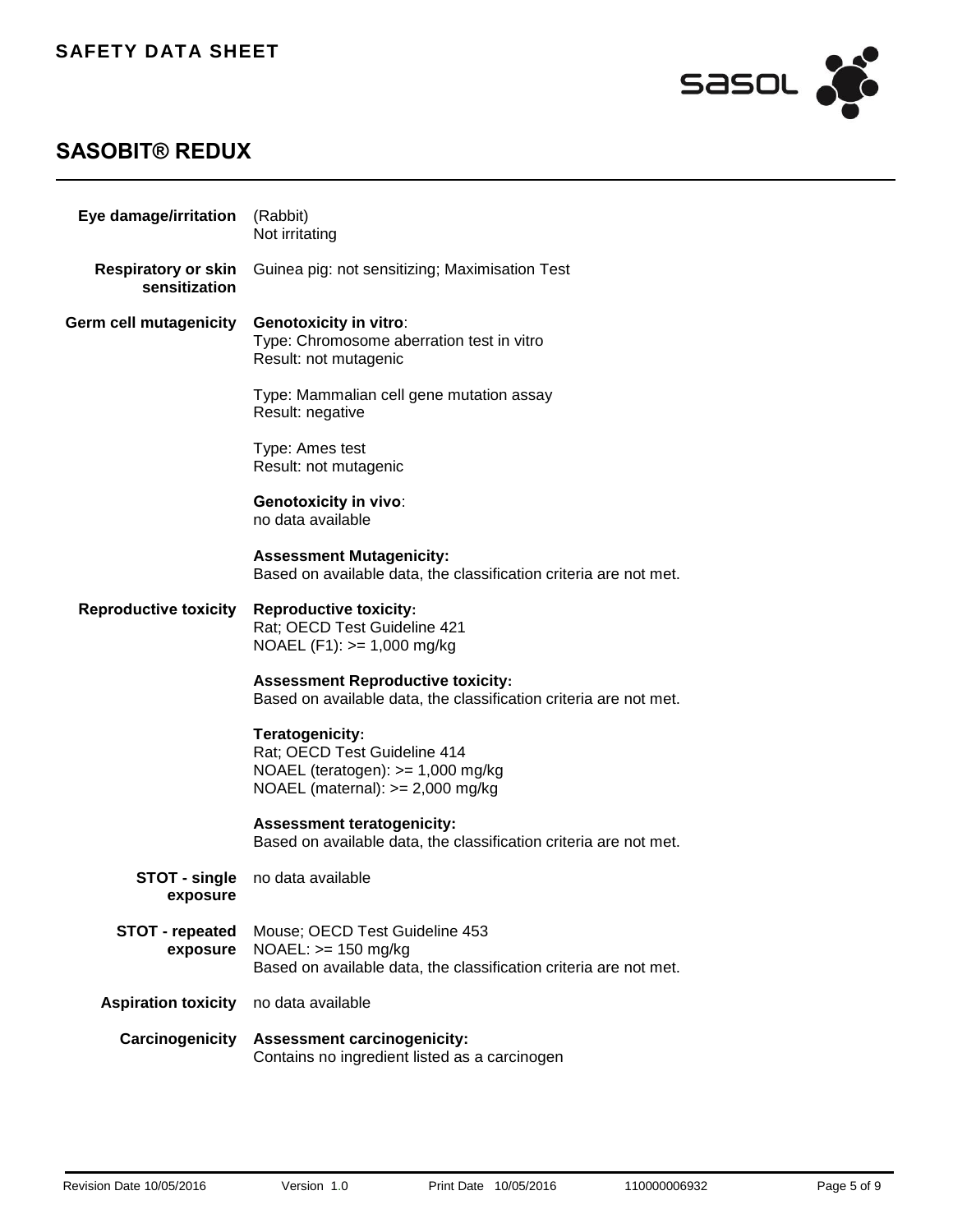

| <b>SECTION 12</b>                                   | <b>ECOLOGICAL INFORMATION</b>                                                                                                    |
|-----------------------------------------------------|----------------------------------------------------------------------------------------------------------------------------------|
| <b>Aquatic toxicity</b>                             | Information given is based on data obtained from similar substances or components of<br>this material.                           |
|                                                     | <b>Toxicity to fish</b> LL50 (Pimephales promelas (fathead minnow)) 96 hours: > 100 mg/l                                         |
| invertebrates                                       | Toxicity to aquatic $LL50: > 10,000$ mg/l                                                                                        |
|                                                     | <b>Toxicity to algae</b> NOEL (Pseudokirchneriella subcapitata (green algae)) 72 hours: >= 100 mg/l; Growth<br><i>inhibition</i> |
| <b>Chronic toxicity to</b><br>fish                  | NOEL (Pimephales promelas (fathead minnow)): > 100 mg/l                                                                          |
| <b>Chronic toxicity to</b><br>aquatic invertebrates | NOEL (Gammarus pulex) 4 d: > 10,000 mg/l; OECD Test Guideline 202                                                                |
| <b>Biodegradation</b>                               | Inherently biodegradable.                                                                                                        |
| <b>Bioaccumulation</b> no data available            |                                                                                                                                  |
|                                                     | Mobility in soil no data available                                                                                               |
| Other adverse effects no data available             |                                                                                                                                  |

### **SECTION 13 DISPOSAL CONSIDERATIONS**

| <b>Waste Code</b> Any unused product or empty containers may be disposed of as non-hazardous in |
|-------------------------------------------------------------------------------------------------|
| accordance with state and federal requirements. Re-evaluation of the product may be             |
| required by the user at the time of disposal, since the product uses, transformations,          |
| mixtures, contamination, and spillage may change the classification. If the resulting           |
| material is determined to be hazardous, please dispose in accordance with state and             |
| federal (40 CFR 262) hazardous waste regulations.                                               |

- **Disposal methods** Dispose of only in accordance with local, state, and federal regulations.Do not contaminate any lakes, streams, ponds, groundwater or soil.
- **Empty containers.** Empty containers and original plastic liners may contain product residue. Handling of empty containers and liners should be in a manner to minimize dust generation. Safe handling procedures as outlined in the SDS should be followed at all times. Consult the appropriate official for information regarding disposal requirements., Safe handling procedures as outlined in the SDS should be followed at all times., Consult the appropriate official for information regarding disposal requirements.

## **SECTION 14 TRANSPORT INFORMATION**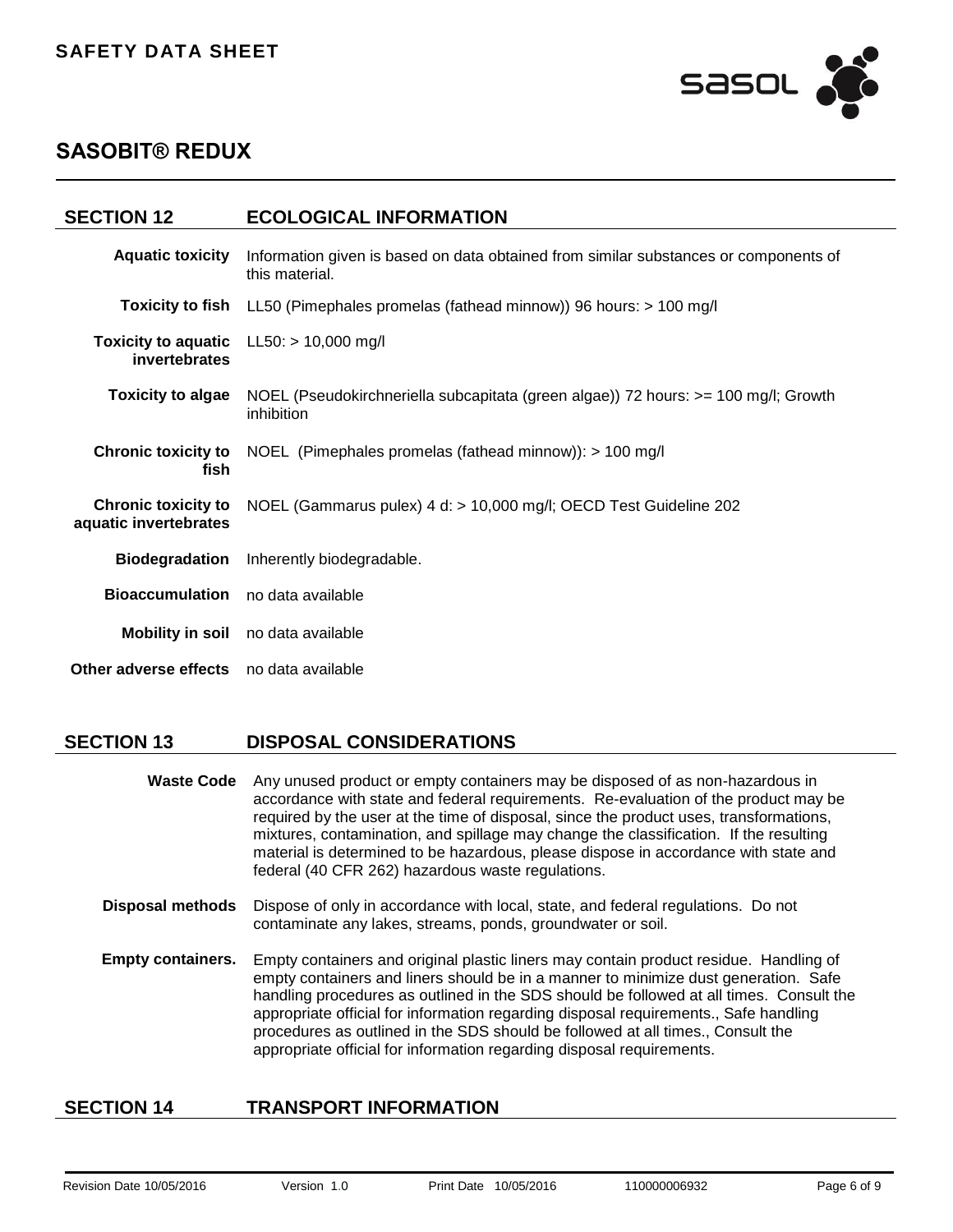

- **DOT** Not regulated.
- **IATA** Not regulated.

**IMDG** Not regulated.

#### **Transport in bulk according to Annex II of MARPOL 73/78 and the IBC Code**

**Remarks** no data available

## **SECTION 15 REGULATORY INFORMATION**

### **U.S. FEDERAL REGULATIONS**

**OSHA Hazards (HCS 1994)**

Non-hazardous substance

### **TSCA Inventory Listing**

Proprietary Wax component Proprietary Wax component **Confidential** 

### **SARA 302 Status**

No chemicals in this material are subject to the reporting requirements of SARA Title III, Section 302.

### **SARA 311/312 Classification**

Non-hazardous substance

#### **SARA 313 Chemical**

**Components CAS-No. Weight percent** This material does not contain any chemical components with known CAS numbers that exceed the threshold (De Minimis) reporting levels established by SARA Title III, Section 313.

#### **US. EPA CERCLA Hazardous Substances (40 CFR 302)**

**Components Reportable Quantity Weight percent**

none

## **INTERNATIONAL REGULATIONS**

### **WHMIS Classification**

WHMIS hazardous composition: No ingredients are hazardous according to the CPR criteria.

## **European Union**

The product does not need to be labelled in accordance with EC directives or respective national laws.

| <b>Australia. Inventory of Chemical Substances (AICS)</b>       | Listed     |
|-----------------------------------------------------------------|------------|
| Japan. Inventory of Existing and New Chemical Substances (ENCS) | Not listed |

**Components CAS-No.**

**Components CAS-No. Weight percent**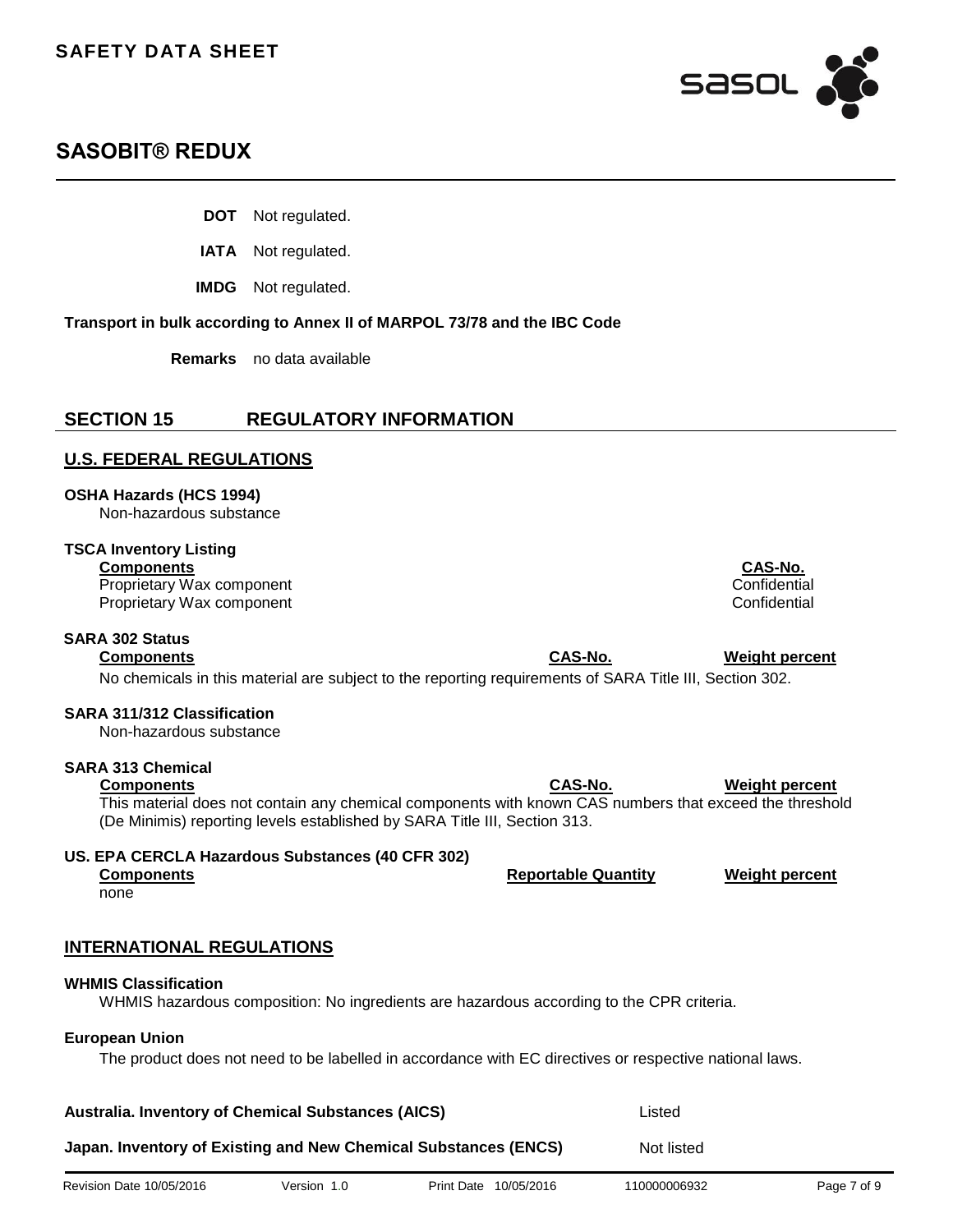

| Japan. Industrial Safety & Health Law (ISHL) Inventory                                   | Not listed |
|------------------------------------------------------------------------------------------|------------|
| <b>Canada. Domestic Substances List (DSL) Inventory</b>                                  | Listed     |
| <b>Canadian Non-Domestic Substance Listing (NDSL)</b>                                    | Not listed |
| <b>European Inventory of Existing Commercial Chemical Substances</b><br>(EINECS) Listing | Listed     |
| <b>Philippines. Inventory of Chemicals / Chemical Substances (PICCS)</b>                 | Listed     |
| Korea. Existing Chemicals Inventory (KECI)                                               | Listed     |
| <b>China. Inventory of Existing Chemical Substances (IECSC)</b>                          | Listed     |
| <b>Mexico. National Inventory of Chemical Substances (INSQ)</b>                          | Not listed |
| New Zealand. Inventory of Chemicals (NZIoC)                                              | Listed     |
| <b>Switzerland. Inventory of Notified New Substances (CHINV)</b>                         | Listed     |
| <b>Taiwan. National Existing Chemical Inventory (NECI)</b>                               | Listed     |

**Please note: The names and CAS numbers which are used for this product in the stated inventories may deviate from the information which is listed in Section 3.**

#### **STATE REGULATIONS**

| California Prop. 65 |                |
|---------------------|----------------|
| <b>Components</b>   | <b>CAS-No.</b> |
| none                |                |

## **SECTION 16 OTHER INFORMATION**

#### **HAZARD RATINGS**

|              |        | Physical Hazard/ |             |  |
|--------------|--------|------------------|-------------|--|
|              | Health | Flammability     | Instabilitv |  |
| <b>HMIS®</b> |        |                  |             |  |
| <b>NFPA</b>  |        |                  |             |  |
|              |        |                  |             |  |

THE DATA AND INFORMATION CONTAINED HEREIN ARE BEING FURNISHED FOR INFORMATIONAL PURPOSES ONLY, UPON THE EXPRESS CONDITION THAT EACH CUSTOMER SHALL MAKE ITS OWN ASSESSMENT OF APPROPRIATE USE AND APPROPRIATE SHIPPING, TRANSFER AND STORAGE MATERIALS AND PROCEDURES FOR SASOL CHEMICALS (USA) LLC'S PRODUCTS. ALTHOUGH BASED ON INFORMATION SOURCES WHICH SASOL CHEMICALS (USA) LLC CONSIDERS ACCURATE AND RELIABLE, SASOL CHEMICALS (USA) LLC MAKES NO WARRANTY, EITHER EXPRESS OR IMPLIED, INCLUDING ANY WARRANTIES OF MERCHANTABILITY OR FITNESS FOR A PARTICULAR PURPOSE, REGARDING THE VALIDITY OF THIS INFORMATION, THE INFORMATION SOURCES UPON WHICH THE SAME ARE BASED, OR THE RESULTS TO BE OBTAINED, AND EXPRESSLY